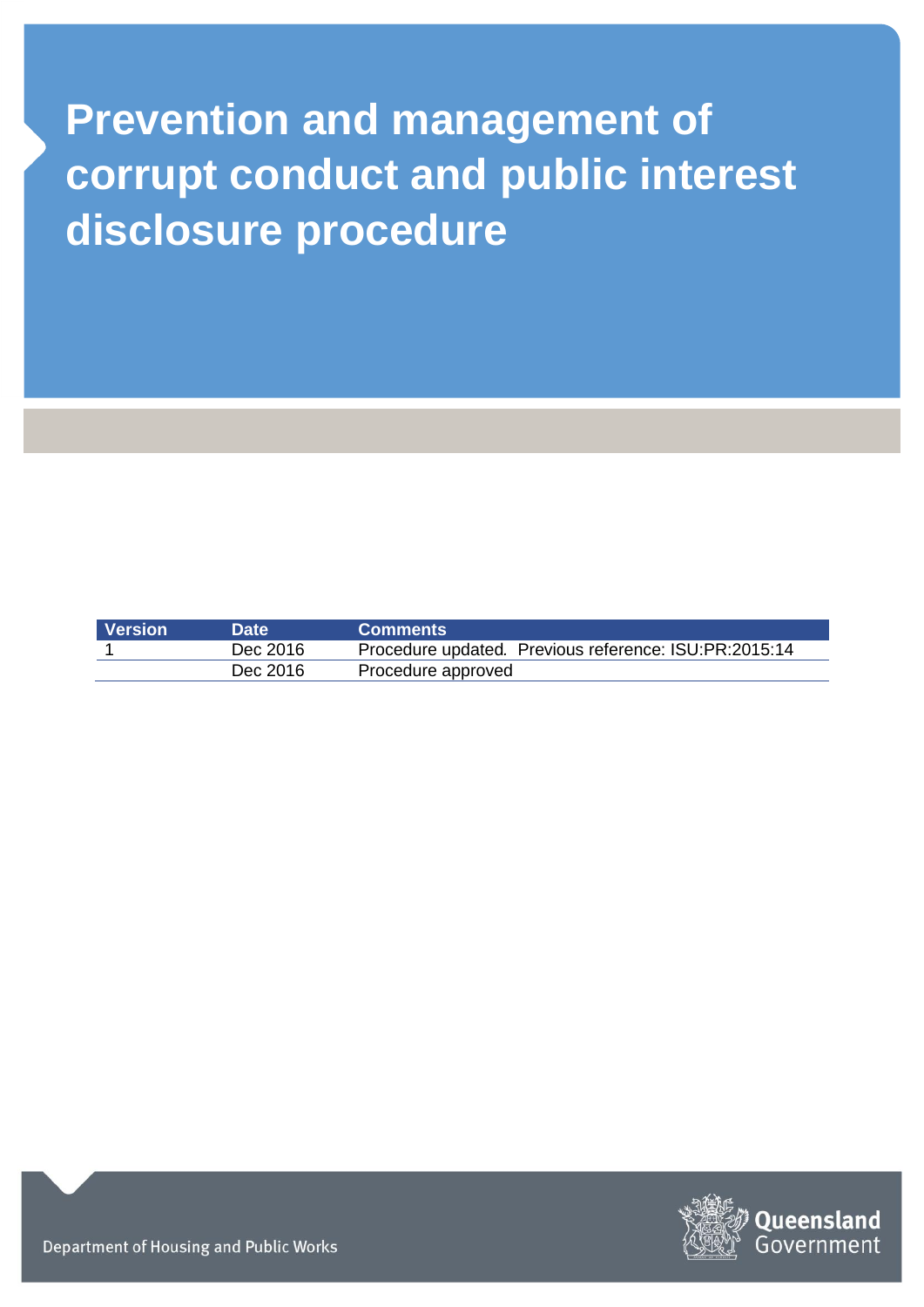# **Table of Contents**

| <b>2.1 Corrupt Conduct</b>                                                                  |  |
|---------------------------------------------------------------------------------------------|--|
| 2.2 Complaints about the Director-General: section 48A of the Crime and Corruption Act 2001 |  |
| 2.3 Public Interest Disclosures                                                             |  |
|                                                                                             |  |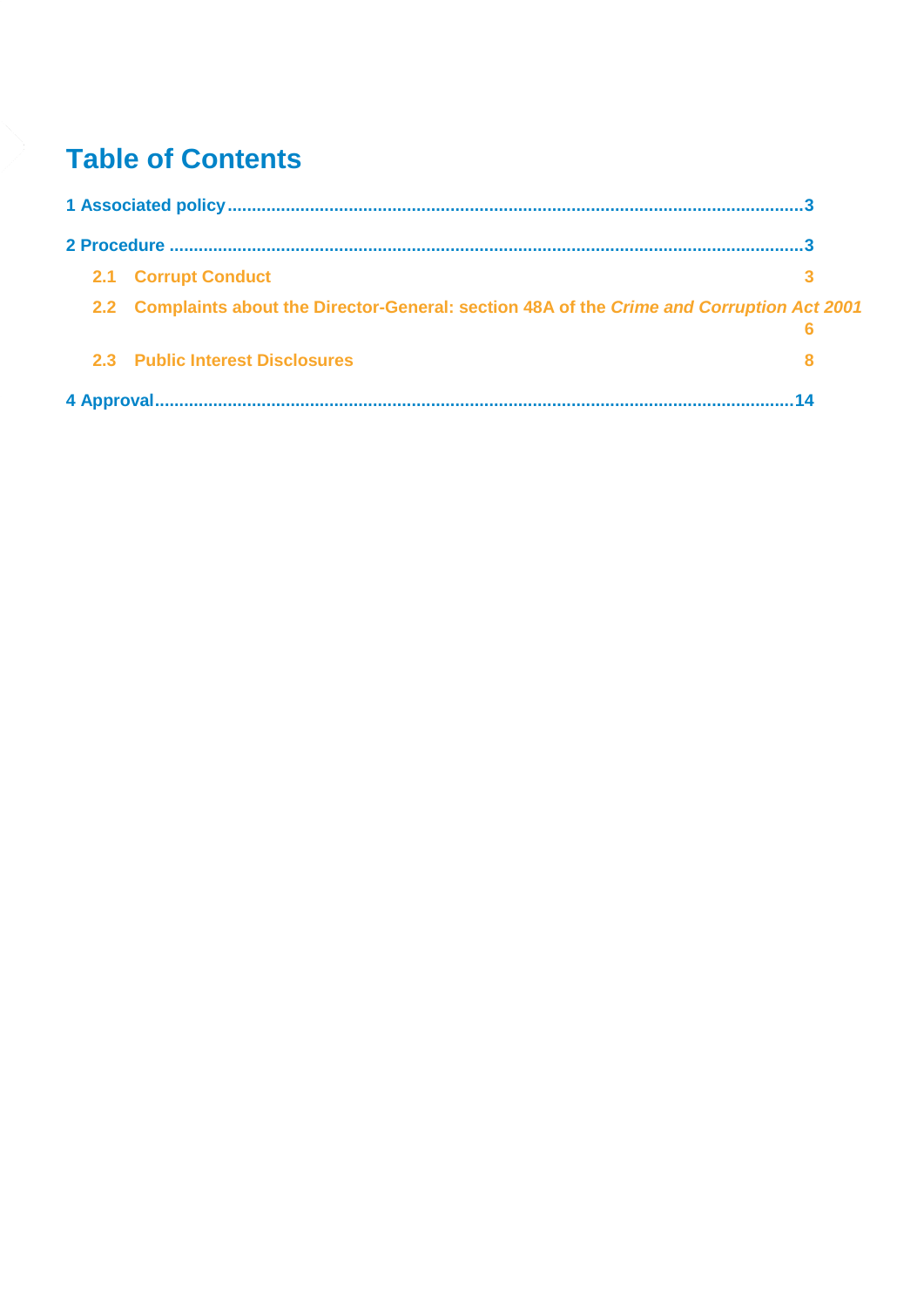# <span id="page-2-0"></span>**1 Associated policy**

<span id="page-2-1"></span>*[Prevention and management of corrupt conduct and public interest disclosure policy](https://www.hpw.qld.gov.au/aboutus/Complaints/Pages/Default.aspx)*

## **2 Procedure**

### <span id="page-2-2"></span>**2.1 Corrupt Conduct**

**Note**: For the department's procedure for complaints which involve or may involve corrupt conduct of the Director-General, please refer to section 2.2 of this procedure.

#### **2.1.1 Definition of corrupt conduct**

For a detailed definition of corrupt conduct, refer to Attachment 2 (Definitions) of the *[Prevention and](https://www.hpw.qld.gov.au/aboutus/Complaints/Pages/Default.aspx)  [management of corrupt conduct and public interest disclosure policy](https://www.hpw.qld.gov.au/aboutus/Complaints/Pages/Default.aspx)*.

#### **2.1.2 Making a Complaint**

Within the department, the Assistant Director-General, Corporate Services, has been delegated the responsibility to deal with a complaint about, or information or matter involving, corrupt conduct in the way the Assistant Director-General considers most appropriate, subject to the monitoring role of the Crime and Corruption Commission (CCC). This position is also the department's nominated CCC Liaison Officer.

Responsibility to deal with a complaint about, or information or matter involving, corrupt conduct is subdelegated to the Manager and the Principal Integrity Officers, Integrity Services Unit, during the absence or unavailability of the Assistant Director-General, Corporate Services.

Complaints may be made in any manner: in writing, in person or over the telephone.

Any person may complain about, or give information involving suspected corrupt conduct directly to:

- the CCC or
- the Director-General or
- the Assistant Director-General, Corporate Services or
- the Integrity Services Unit or
- a supervisor/manager within the department.

Employees may also complain about, or give information involving suspected corrupt conduct directly to a Member of the Legislative Assembly or the Minister for Housing and Public Works.

**Where a complaint alleging corrupt conduct is made to a departmental employee other than the Director-General, the Assistant Director-General, Corporate Services or the Integrity Services Unit, that person must forthwith and without commencing any inquiry into the matter which is the subject of the complaint, refer the complaint – IN CONFIDENCE – to the Director-General, the Assistant Director-General, Corporate Services or the Integrity Services Unit.**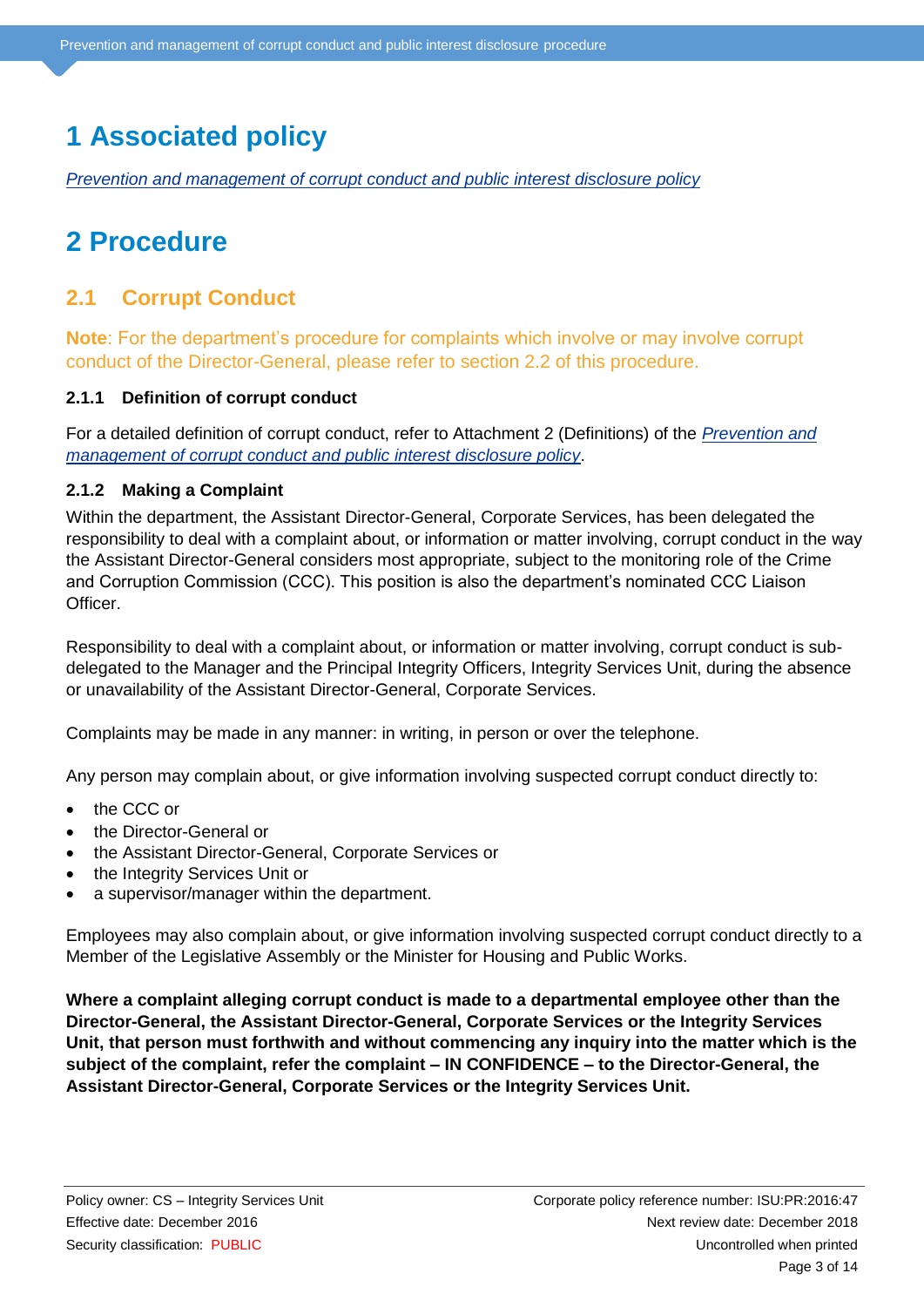If a complaint discloses a risk to the health or safety of any person, it is incumbent upon the person in receipt of the complaint to also immediately take all necessary and appropriate steps to protect the health and safety of the person at risk while preserving the confidentiality of the complaint to the maximum extent possible in the circumstances.

If there is some suspicion of corrupt conduct which has a basis of 'reasonable grounds' then it is reportable.

A person does not have to have sufficient evidence to prove the corrupt conduct allegation, but the available facts, evidence or other information must suggest that the allegation, if proven, would amount to corrupt conduct. The suspicion may be relevant even if it is based on hearsay and/or other inadmissible material.

If in any doubt whatsoever, report the matter or seek advice from the Assistant Director-General, Corporate Services, the Integrity Services Unit or raise the matter directly with the CCC. [It should be remembered that a suspicion of corrupt conduct may arise through processes other than a person making a complaint. For example, a suspicion of corrupt conduct may arise through the ordinary review of management reports or a grievance investigation or internal audit reports].

In making a complaint, the complainant should provide as much relevant information or documentation as possible to enable the matter to be assessed expediently. If possible, it is useful for a complainant to provide the following information:

- what happened
- when it happened
- where it happened
- who said what to whom
- whether anyone saw what happened (including contact details for any witnesses)
- whether the complainant has reported the matter to any other agency and
- what outcome the complainant seeks from the complaint (for example, an apology).

If documents are included with a complaint, it is useful for the complainant to explain the relevance of these to the complaint.

A complainant is encouraged to provide contact details for follow up action; however complaints can be made anonymously. A complainant who does not wish to provide his or her name may provide an alias and contact point instead.

Subject to disclosures required or authorised by or under law (including the law of natural justice), the CCC has advised that the following should be kept confidential:

- the fact that a complaint has been made
- the identity of a person who has made the complaint
- the identity of the person the subject of the complaint and
- the fact that a complaint is under investigation.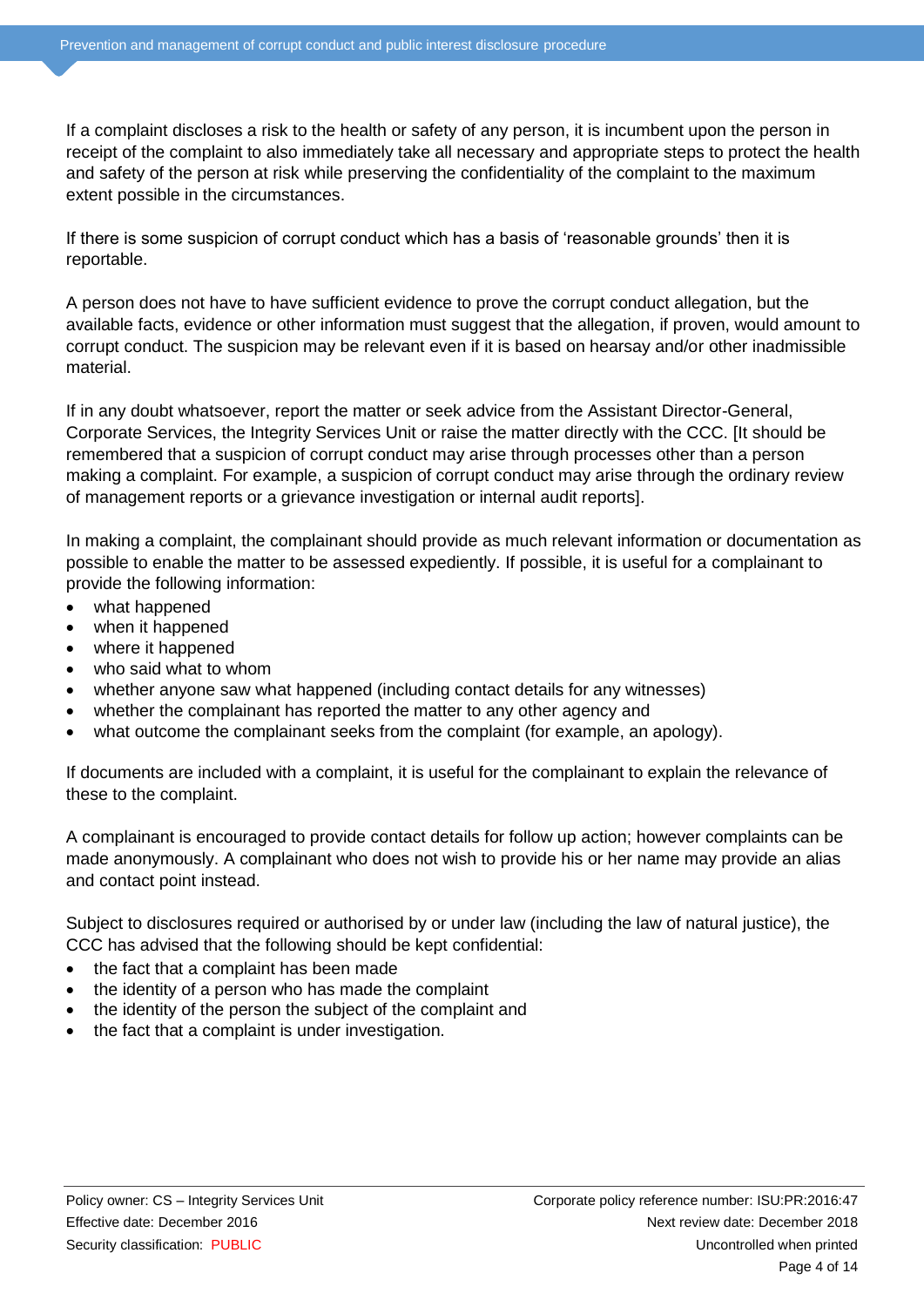#### **2.1.3 Duty to Disclose**

Subject to a [direction](https://hpwqld.sharepoint.com/sites/intranet/ResourceCentre/PoliciesProcedures/Pages/Integrity.aspx) issued by the CCC to the Director-General pursuant to section 40 of the *[Crime and](https://www.legislation.qld.gov.au/LEGISLTN/CURRENT/C/CrimeandCorruptionA01.pdf)  [Corruption Act 2001 \(Qld\)](https://www.legislation.qld.gov.au/LEGISLTN/CURRENT/C/CrimeandCorruptionA01.pdf)* (CC Act), the Director-General has a duty to refer to the CCC a complaint, information or matter which the Director-General reasonably suspects involves, or may involve, corrupt conduct.

The Assistant Director-General, Corporate Services, has been delegated the duty to notify the CCC of a complaint about, or information or matter involving, corrupt conduct. This duty is also sub-delegated to the Manager and the Principal Integrity Officers, Integrity Services Unit, during the absence or unavailability of the Assistant Director-General, Corporate Services.

The duty is an obligation (not a discretion) and must be observed irrespective of any provision to the contrary in any other legislation (except section 7.2(3) of the *[Police Service Administration Act 1990](https://www.legislation.qld.gov.au/LEGISLTN/CURRENT/P/PoliceServAdA90.pdf)  [\(Qld\)](https://www.legislation.qld.gov.au/LEGISLTN/CURRENT/P/PoliceServAdA90.pdf)*) or any obligation to maintain confidentiality.

#### **2.1.4 Action Following Receipt of Complaint**

For certain matters (set out in a direction issued by the CCC to the Director-General pursuant to section 40 of the CC Act) the Director-General or delegate is not required to refer the matter to the CCC without unreasonable delay and can proceed to investigate or deal with the complaint. In general terms, the complaints that are dealt with in this manner are less serious matters and are either notifiable to the CCC by monthly schedule, or not notifiable but subject to the CCC's auditing program.

Subject to the section 40 direction, the following usually occurs after the receipt of a complaint, information or matter (referred to as a 'complaint'):

- if the Director-General or delegate is satisfied that:
	- a complaint which has been reported to the Director-General or delegate is frivolous or vexatious or lacks substance or credibility or
	- dealing with a complaint which has been referred to the Director-General or delegate would be an unjustifiable use of resources

the Director-General or delegate may take no action or discontinue action taken to deal with the complaint.

- if the Director-General or delegate reasonably suspects that a complaint involves, or may involve, corrupt conduct, the complaint is referred to the CCC by the Director-General or delegate. The employee the subject of such a referral is not advised of the referral so as not to jeopardise the conduct of any investigation or risk the destruction of any evidence.
- the CCC assesses the complaint and forms a preliminary view as to whether corrupt conduct is or may be involved and, if so, determines whether it will investigate the matter itself or refer it back to the department or another Queensland Government agency (for example, the Queensland Police Service) for investigation and report. In some cases, the CCC will jointly investigate a complaint with another Queensland Government agency.
- if the CCC forms the view that corrupt conduct is not involved, it will refer the matter back to the department to deal with (generally with the proviso that if the investigation subsequently reveals suspected corrupt conduct then the matter should be referred again to the CCC).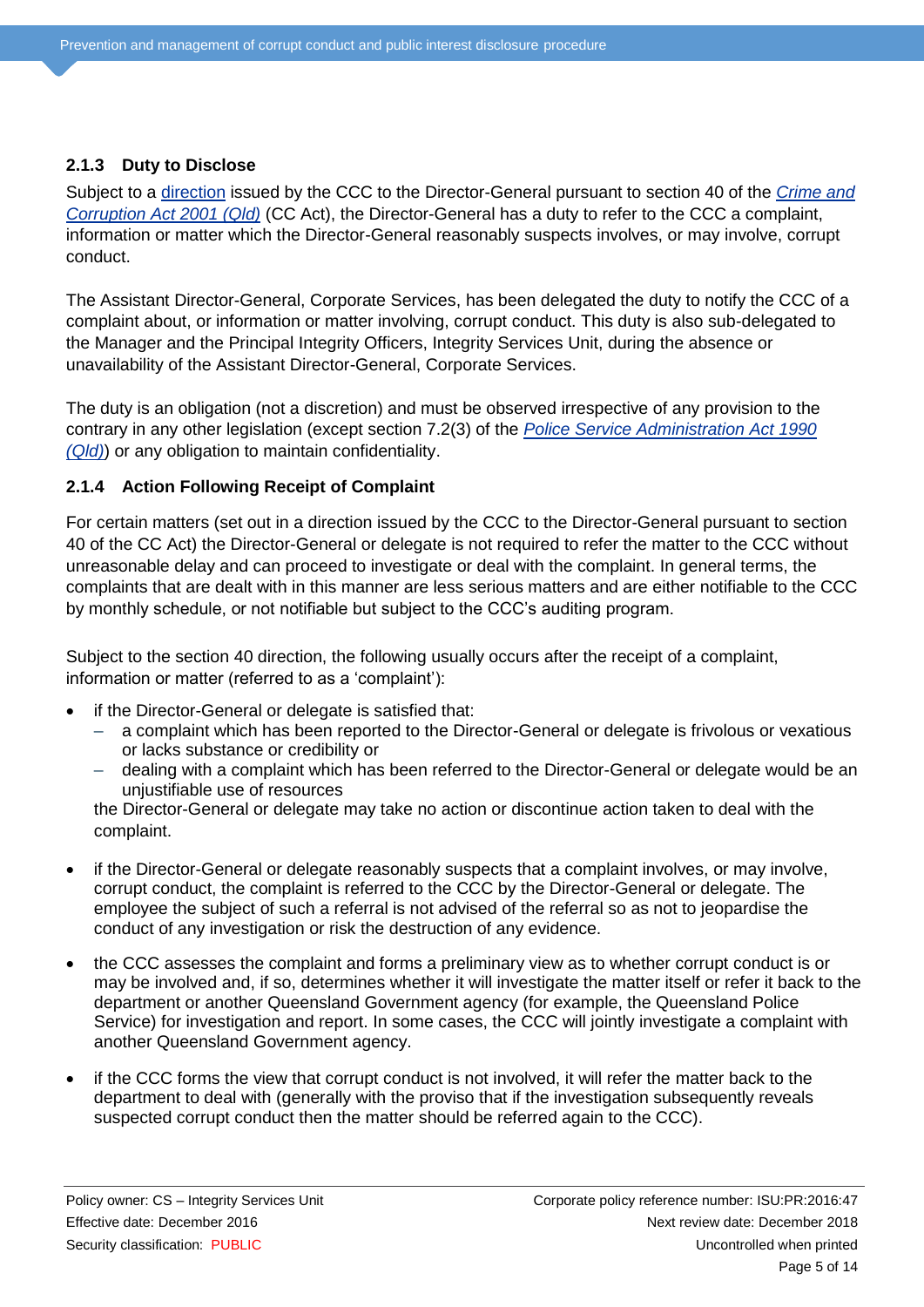- if the CCC investigates a matter itself, liaison between the CCC and the Assistant Director-General, Corporate Services or the Integrity Services Unit occurs as necessary.
- if the CCC refers the matter back to the department for an investigation and report, it will normally follow that the Assistant Director-General, Corporate Services or the Integrity Services Unit coordinates the necessary investigation and preparation of a report and outcome advice to the CCC.
- the complainant and the subject officer (in circumstances where they have been required to respond to allegations) are notified of the investigation findings pertaining to them by the agency that carried out the investigation (usually the CCC or the department).

If a complaint is dealt with by the department, the complainant is to be given a response stating:

- if no action is taken on the complaint or action to deal with the complaint is discontinued, the reason for not taking action or discontinuing the action or
- if action is taken on the complaint, the action taken, the reason the action is considered to be appropriate in the circumstances and any results of the action that are known at the time of the response.

However, the complainant need not be given a response if:

- the complainant has not given his or her name and address or does not require a response or
- the response would disclose information the disclosure of which would be contrary to the public interest.

If a complaint is dealt with by the CCC or another Queensland Government agency, then the CCC or the agency will respond to the complainant.

#### **2.1.5 False or Misleading Statements and Documents**

It is an offence for a person to provide information to the CCC that the person knows is false or misleading in a material particular. It is also an offence to provide false or misleading information to another entity (such as the department) who is obliged to provide that information to the CCC, whether or not the person who provided the information intended that it be provided to the CCC.

### <span id="page-5-0"></span>**2.2 Complaints about the Director-General: section 48A of the** *Crime and Corruption Act 2001*

#### **2.2.1 Complaint involving a reasonable suspicion of corrupt conduct involving the Director-General**

The *[Prevention and management of corrupt conduct and public interest disclosure policy](https://www.hpw.qld.gov.au/aboutus/Complaints/Pages/Default.aspx)* nominates the Assistant Director-General, Corporate Services, or – in the absence or unavailability of the Assistant Director-General, the Manager, Integrity Services Unit – as the nominated person to notify the CCC of the complaint and to deal with the complaint under the CC Act.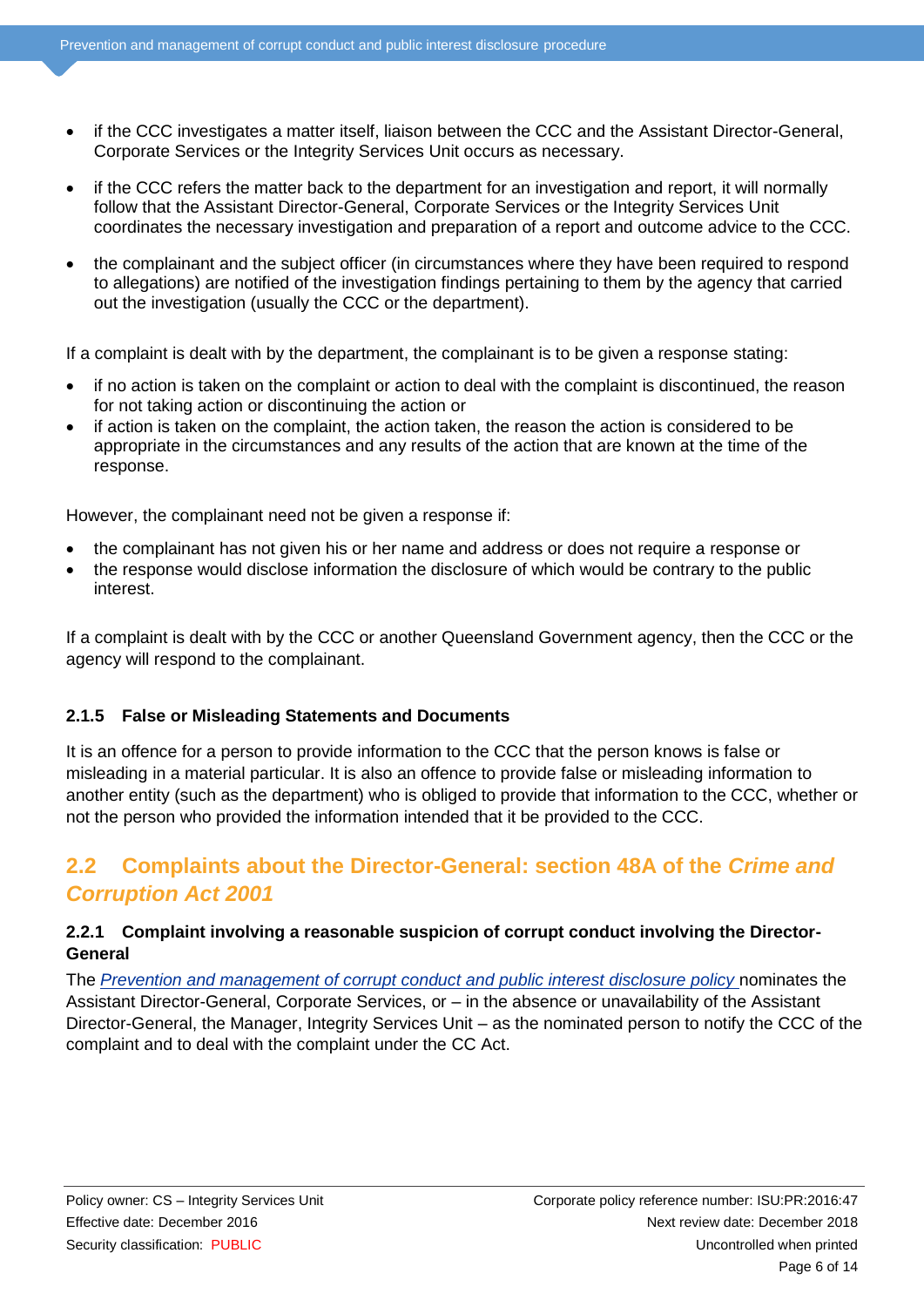If the nominated person reasonably suspects the complaint may involve corrupt conduct of the Director-General, they are to:

- notify the CCC of the complaint under section 38 of the CC Act and
- deal with the complaint under section 44 of the CC Act, subject to the CCC's monitoring role when: – directions issued under section 40 of the CC Act apply, or
	- pursuant to section 46, the CCC refers the complaint to the nominated person to deal with.

If the Director-General reasonably suspects that the complaint may involve corrupt conduct on their part, the Director-General must:

- report the complaint to the nominated person, as soon as practicable, and may also notify the CCC, and
- take no further action to deal with the complaint unless requested to do so by the nominated person, in consultation with the Minister for Housing and Public Works.

If there is uncertainty about whether or not a complaint should be reported, it is best to report it.

#### **2.2.2 Resourcing**

If, pursuant to sections 40 or 46 of the CC Act, the nominated person has responsibility to deal with the complaint:

- the department will ensure that sufficient resources are available to the nominated person to enable them to deal with the complaint appropriately and
- the nominated person is to ensure that consultations, if any, for the purpose of securing resources sufficient to deal with the complaint appropriately are confidential and are not disclosed, other than to the CCC, without:
	- authorisation under a law of the Commonwealth or the State or
	- the consent of the nominated person responsible for dealing with the complaint.
- the nominated person must, at all times, use their best endeavours to act independently, impartially and fairly having regard to the:
	- purposes of the CC Act
	- the importance of promoting public confidence in the way suspected corrupt conduct in the department is dealt with and
	- the department's statutory, policy and procedural framework.

If the nominated person has responsibility to deal with the complaint, they:

- are delegated the same authority, functions and powers as the Director-General to direct and control staff of the department as if the nominated person is the Director-General of the department for the purpose of dealing with the complaint only.
- are delegated the same authority, functions and powers as the Director-General to enter into contracts on behalf of the department for the purpose of dealing with the complaint.
- do not have any authority, function or power that cannot under the law of the Commonwealth or the State – be delegated by either the Minister or the Director-General to the nominated person.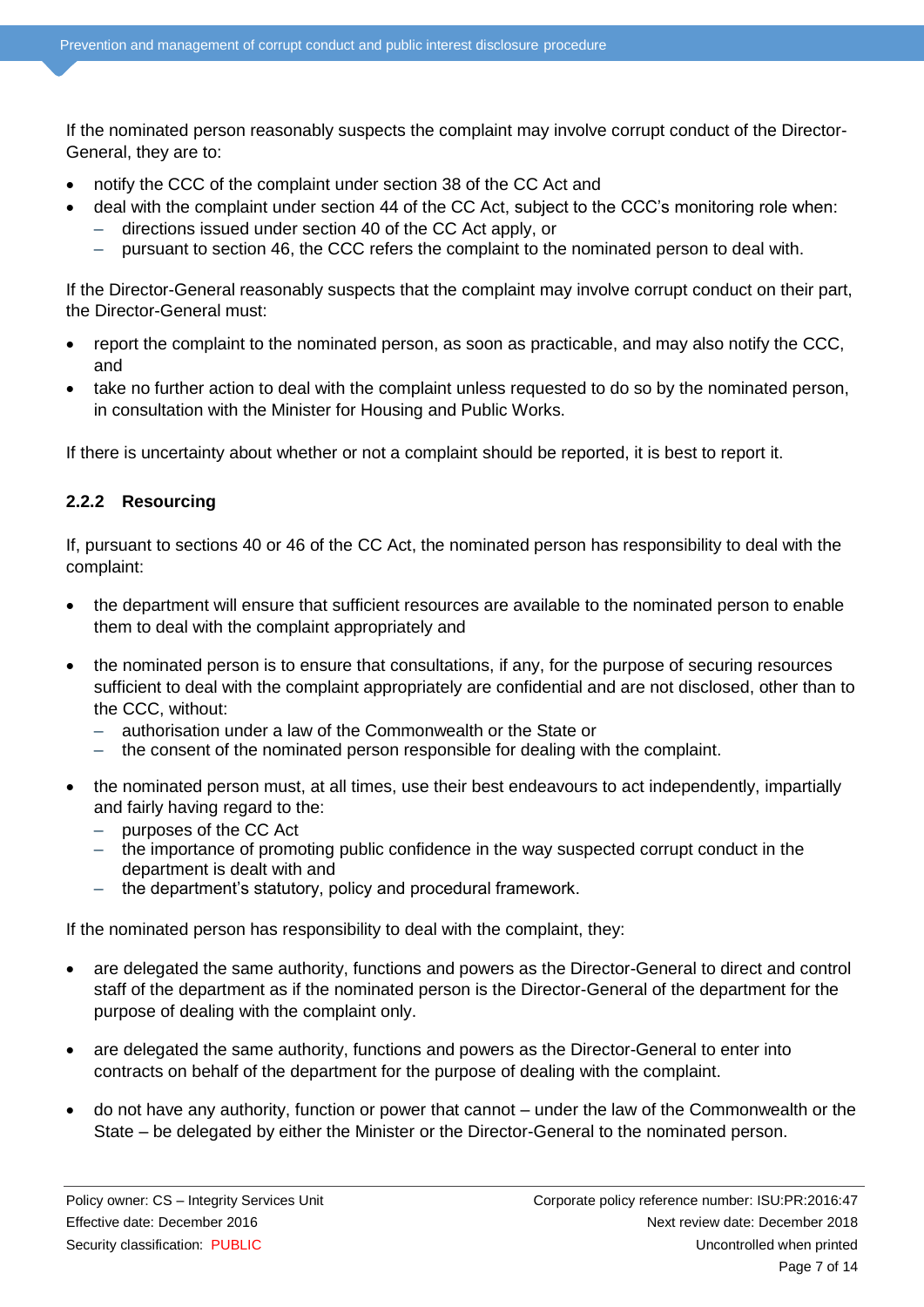### <span id="page-7-0"></span>**2.3 Public Interest Disclosures**

#### **2.3.1 Making a Public Interest Disclosure**

In general terms, a public interest disclosure (PID) means a disclosure of information by an employee to a Proper Authority about certain wrongdoing i.e. suspected corrupt conduct, maladministration, a substantial misuse of public resources, or a substantial and specific danger to public health or safety or the environment. Any person may also disclose to a Proper Authority a substantial and specific danger to the health or safety of a person with a disability, certain substantial and specific dangers to the environment or a reprisal.

For a more detailed definition of a PID and other terms mentioned above, refer to Attachment 2 (Definitions) of the *[Prevention and management of corrupt conduct and public interest disclosure policy](https://www.hpw.qld.gov.au/aboutus/Complaints/Pages/Default.aspx)*.

In broad terms the *[Public Interest Disclosure Act 2010 \(Qld\)](https://www.legislation.qld.gov.au/LEGISLTN/CURRENT/P/PubIntDisA10.pdf)* (PID Act) protects employees who make PIDs to a Proper Authority. The PID Act also protects persons other than employees who make certain PIDs.

A Proper Authority for PIDs involving the conduct of the department or any of the department's public officers includes:

- the Director-General or
- the Assistant Director-General, Corporate Services (the Department's PID Contact Officer) or
- the Integrity Services Unit or
- a supervisor/manager within the department or
- the Minister for Housing and Public Works or
- a Member of the Legislative Assembly.

If there is information which involves the conduct of a public sector entity (other than the Department of Housing and Public Works), or any of its public officers, it will **not** be a PID if it is made to the Department of Housing and Public Works as the Department of Housing and Public Works is not a Proper Authority to receive such a disclosure. In this situation the disclosure may be made to the chief executive of the other department, a person within the other department who has the function of receiving or acting upon PIDs, the Minister responsible for the other department or a Member of the Legislative Assembly.

If a PID involves suspected corrupt conduct, it may also be made to the CCC.

PIDs can also be reported to a public sector entity which has the power to investigate or remedy the thing to which the information relates. For example if a PID involves a significant public safety matter it can be made to Workplace Health and Safety Queensland. If a PID involves suspected corrupt conduct, it may also be made to the CCC.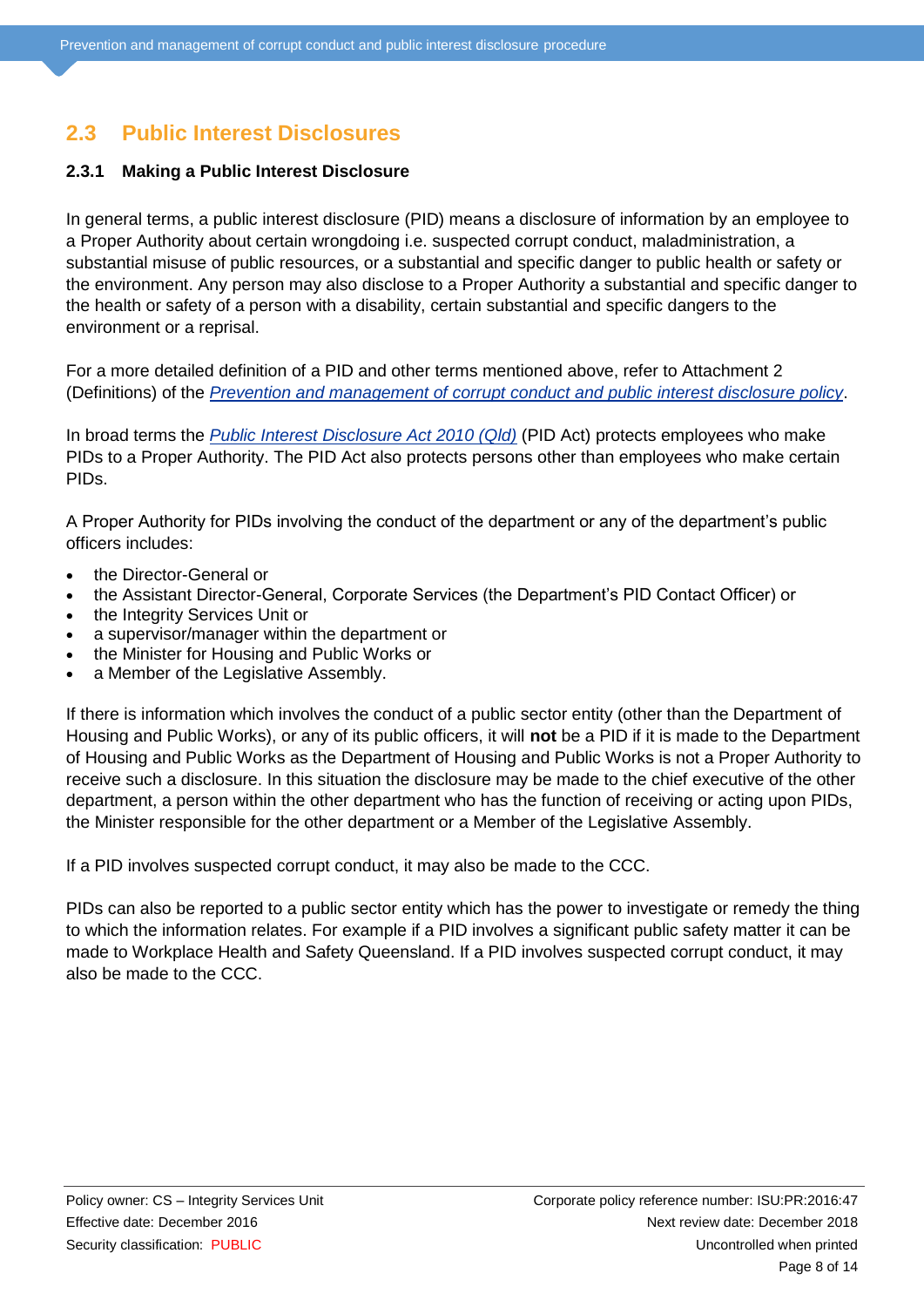In certain circumstances a PID may be made to a journalist. A PID may only be made to a journalist if:

- a person (including an employee) has already made a PID, and
- the department or other entity to which the PID was made or referred:
	- decided not to investigate or deal with the PID or
		- investigated the PID but did not recommend any action be taken, or
		- did not notify the discloser within six months whether or not the PID would be dealt with or investigated.

PIDs may be made in any manner (in writing, over the telephone or in person).

**When PIDs are made to a departmental employee other than the Director-General, the Assistant Director-General, Corporate Services, the Integrity Services Unit or a Member of the Legislative Assembly, that person must forthwith and without commencing any inquiry into the matter which is the subject of the PID, refer the PID – IN CONFIDENCE – to the Director-General, the Assistant Director-General, Corporate Services or the Integrity Services Unit.**

If a PID exposes a risk to the health or safety of any person, it is incumbent on the person in receipt of the PID to also immediately take all necessary and appropriate steps to protect the health and safety of the person at risk while preserving the confidentiality of the PID to the maximum extent possible in the circumstances.

The threshold for making a PID is low. Either the discloser honestly believes on reasonable grounds that the information tends to show wrongdoing or the information tends to show wrongdoing regardless of whether the person honestly believes the information tends to show wrongdoing.

The evidence does not have to be to a standard that is admissible in court. A PID does not have to identify a particular person. A PID may also be about a matter that occurred before the commencement of the PID Act, events that are or may be happening or events that will or may happen*.*

In making a PID, the discloser should provide as much relevant information and documentation as possible to enable the matter to be dealt with expediently. The discloser is encouraged to provide contact details for follow up action; however PIDs can be made anonymously. A person who wishes to remain anonymous may provide an alias and contact point instead.

It is the department's policy that employees are required to report wrongdoing of which they become aware. This includes wrongdoing in another public sector entity.

#### **2.3.2 False or Misleading Information**

It is an indictable (criminal) offence for a person to intentionally give false or misleading information intending it to be treated as a PID.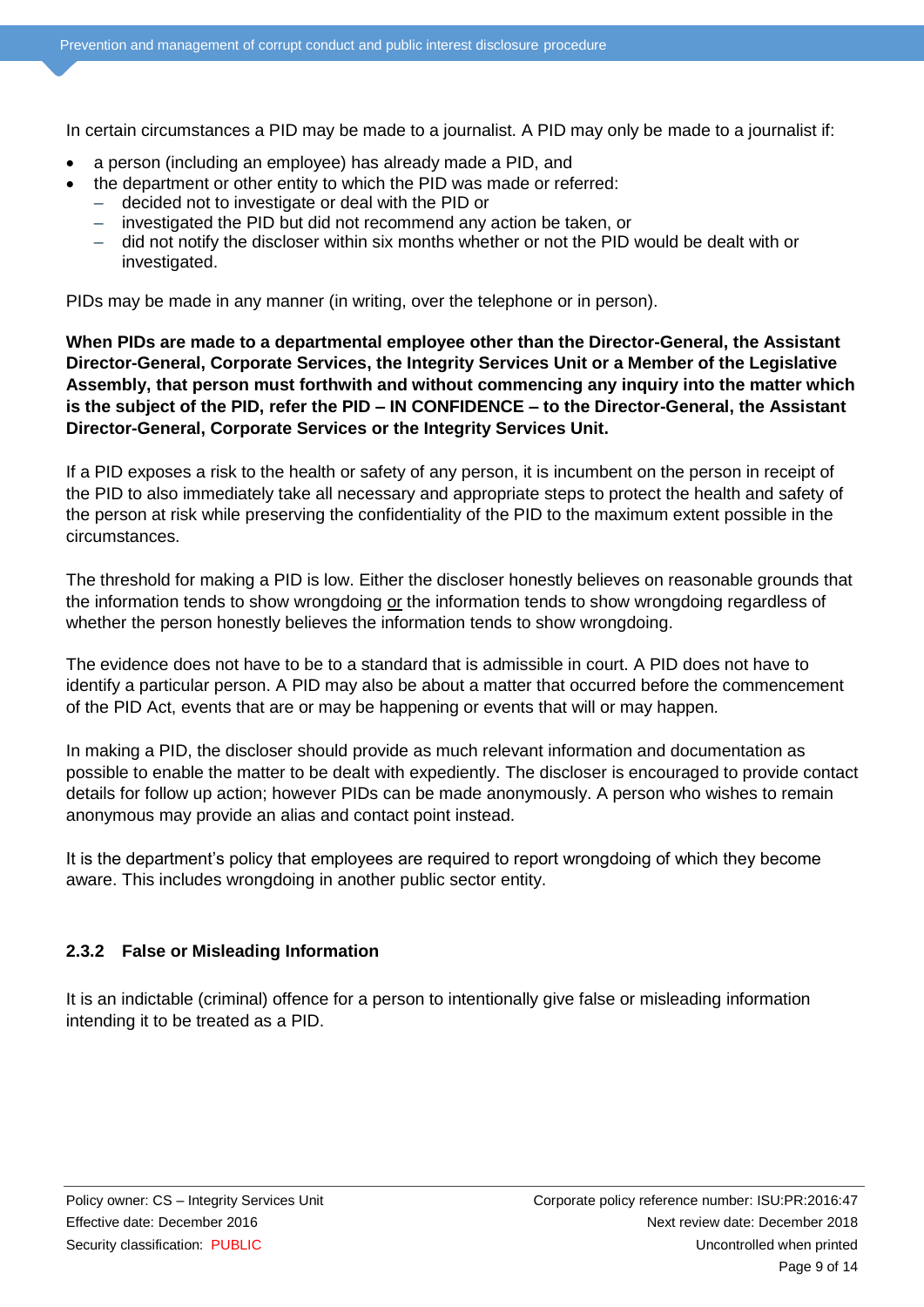#### **2.3.3 Public Interest Disclosure Contact Officer**

The department's PID contact officer is the Assistant Director-General, Corporate Services. The Assistant Director-General, Corporate Services has been delegated responsibility to assess and deal with PIDs, as well as establish reasonable procedures to protect employees who make PIDs from reprisals. This responsibility is also sub-delegated to the Manager and to the Principal Integrity Officers, Integrity Services Unit, during the absence or unavailability of the Assistant Director-General, Corporate Services.

The Assistant Director-General, Corporate Services will also provide information and assistance to any person seeking to make a PID.

#### **2.3.4 Action Following Receipt of a Public Interest Disclosure**

The action taken by the department in dealing with a PID may vary having regard to the circumstances of the PID. However in general terms, upon receipt of a PID the department (through the Director-General, the Assistant Director-General, Corporate Services or the Integrity Services Unit) will take the following actions:

- Receive the PID if it is the Proper Authority to do so.
- Not investigate or deal with a PID if:
	- the PID does not raise a reasonable suspicion of wrongdoing
	- the substance of the PID has already been investigated or dealt with by another appropriate process
	- the department reasonably considers that the PID should be dealt with by another appropriate process
	- the age of the information the subject of the PID makes it impracticable to investigate
	- the department reasonably considers that the PID is too trivial to warrant investigation and that dealing with the PID would substantially and unreasonably divert departmental resources, or
	- another entity that has jurisdiction to investigate the PID has notified the department that investigation of the PID is not warranted.

**Note:** The department will provide a discloser with reasons, in writing, for its decision not to investigate or deal with a PID. The discloser may apply to the Director-General for a review of this decision within 28 days of receiving such reasons.

 If the PID does raise a reasonable suspicion of wrongdoing, the Director-General or delegate will decide whether it should arrange for the PID to be dealt with by the department or whether it is more appropriate to refer it to another public sector entity which has the power to investigate or remedy the matter that is the subject of the PID (for example, the CCC in cases involving corrupt conduct). The department may refer the PID to another public sector entity if the PID is about the conduct of another public sector entity, a public officer of that entity or the conduct of an entity (including the department), or another matter, that another public sector entity has the power to investigate or remedy.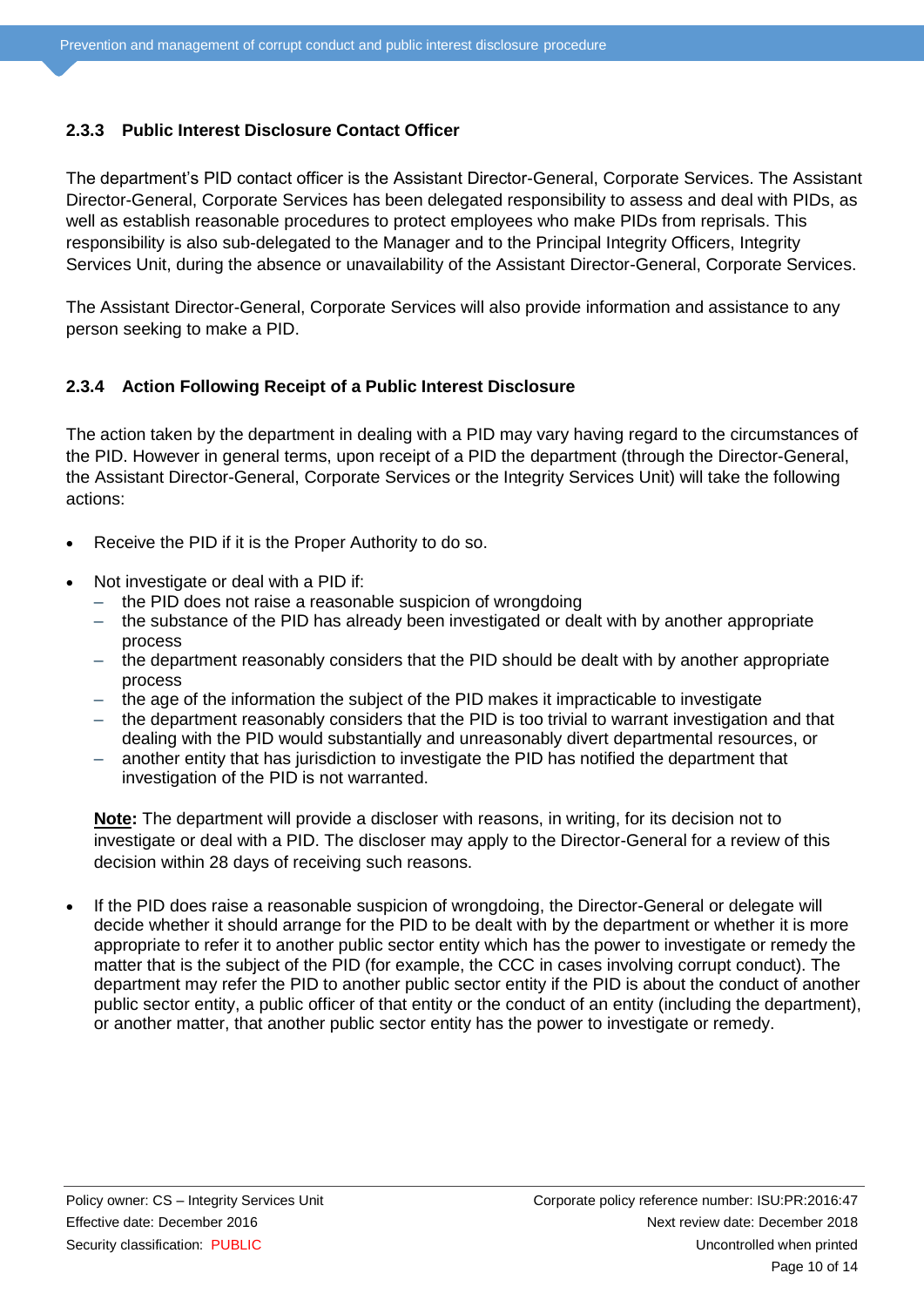- Before referring a PID to another public sector entity, the Director-General or delegate will consider whether there is an unacceptable risk that a reprisal would happen because of the referral. In considering whether there would be an unacceptable risk, the Director-General or delegate must, if practicable, consult with the discloser. The Director-General or delegate will not refer a PID to another public sector entity if it considers there is an unacceptable risk.
- Consider (by conducting a risk assessment) whether any action should be taken to protect persons from Reprisals that are, or may be taken against them (for more details see section 2.3.5).
- Take appropriate action to deal with the PID.
- Keep in regular contact with the discloser and advise the following in writing:
	- **–** that the PID has been received by the department
	- **–** a description of the action proposed to be taken, or taken, by the department in relation to the PID
	- **–** the likely timeframes for dealing with the PID
	- **–** the discloser's involvement in departmental enquiries
	- **–** the protections under the PID Act that will apply to the discloser
	- **–** the importance of maintaining confidentiality (except when seeking support from the nominated PID Support Officer)
	- **–** that the department will keep the discloser's information confidential, except where disclosure is permitted under the PID Act
	- **–** how the discloser will be updated on progress and outcomes
	- **–** who to contact if they want further information or are concerned about reprisals
	- **–** if action has been taken by the department in relation to the PID, a description of the results of the action.

**Note:** Information need not be given if the information would be likely to adversely affect anybody's safety; the investigation of an offence or possible offence; or necessary confidentiality about an informant's existence or identity.

- Keep records of all PIDs made, specifically:
	- **–** the name of the person making the PID, if known
	- **–** the information disclosed
	- **–** the name of the Member of the Legislative Assembly who referred the PID, if applicable
	- **–** any action taken on the PID
	- **–** any other information required under the *[Public Interest Disclosure Standard \(Queensland](https://www.ombudsman.qld.gov.au/what-we-do/role-of-the-ombudsman/legislation-and-standard)  [Ombudsman\)](https://www.ombudsman.qld.gov.au/what-we-do/role-of-the-ombudsman/legislation-and-standard)*.
- Provide advice and support to any person who wants to make or who makes a PID (for more details see sections 2.3.3 and 2.3.7 of this procedure).
- Provide statistical information on PIDs to the Queensland Ombudsman (the oversight agency).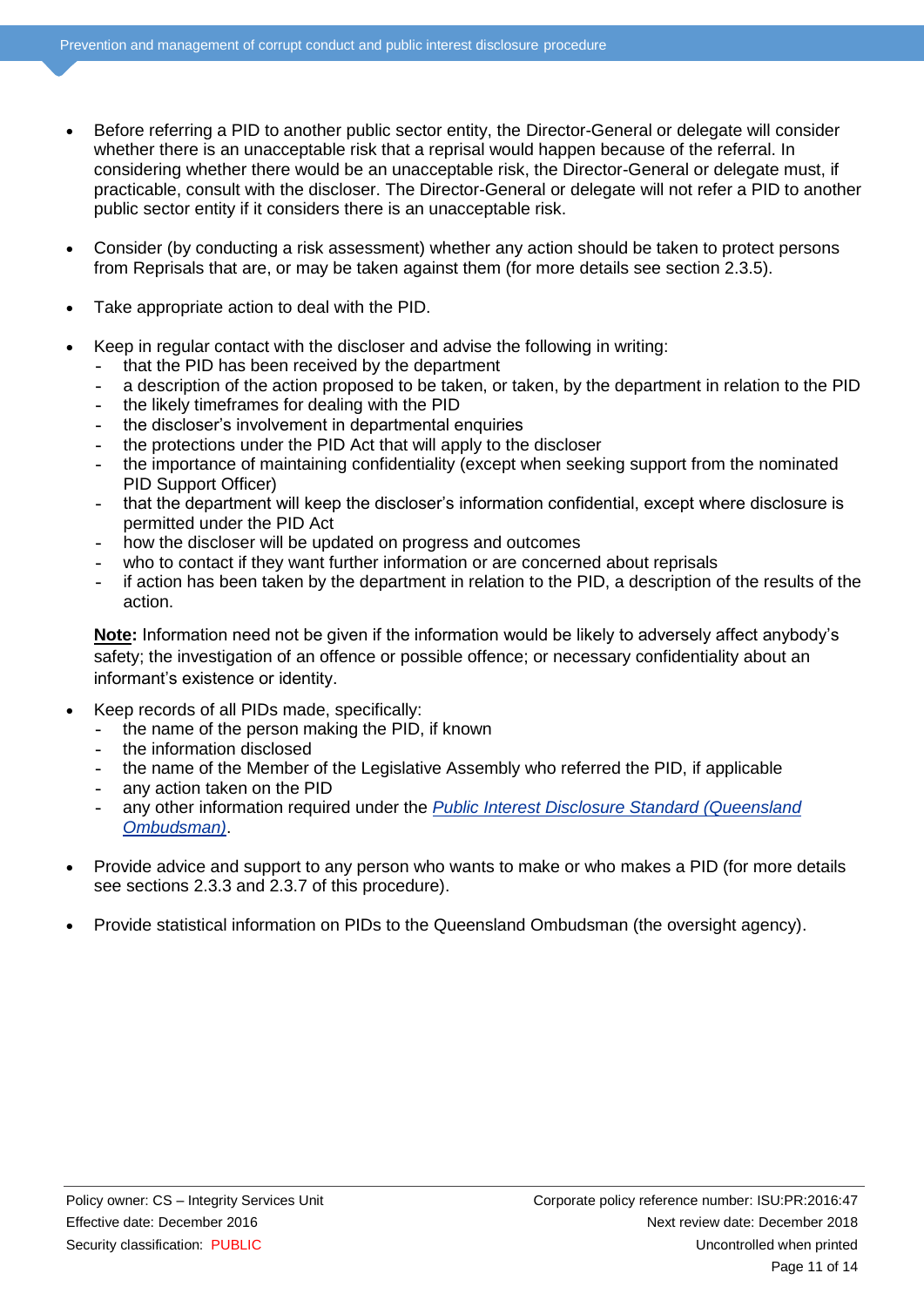#### **2.3.5 Risk Assessment**

As soon as possible after receiving a PID, the Integrity Services Unit will determine the level of protection and support appropriate for a discloser by conducting a risk assessment of a reprisal to the discloser and others associated with the discloser (including those who may wrongly be suspected of being a discloser). The potential consequences of reprisals will also be considered.

Relevant protective measures will be put in place that are proportionate to the risk of reprisal, and the potential consequences of a reprisal. If the risk is assessed as sufficiently high, a protection plan will be developed (in consultation with the discloser and other stakeholders as appropriate). When assessing the risk, an assessment of the discloser's need for support will also be conducted.

If it is determined that a discloser will require support, the discloser will be provided with information regarding the support and protections available.

#### **2.3.6 Protection Afforded to Disclosers**

A person is not liable, civilly, criminally or under an administrative process (including disciplinary action), for making a PID. In particular:

- in a proceeding for defamation the person has a defence of absolute privilege for publishing the disclosed information and
- if the person would otherwise be required to maintain confidentiality about the disclosed information under an Act, oath, rule of law or practice, the person does not contravene the Act, oath, rule of law or practice for making a PID.

However, a person's liability for his/her own conduct is not affected only because the person discloses it as a PID.

The PID Act does not protect a person who makes a PID to someone or some entity other than to a Proper Authority. For example:

- disclosure to a journalist prior to making a PID to a Proper Authority would mean that the person would not receive protection and
- a person who makes a PID to the department about the conduct of an employee of a different department would not receive protection.

A person must not take a reprisal. An employee who takes a reprisal commits an indictable (criminal) offence. A person who takes a reprisal is liable in damages to any person who suffers detriment as a result. Any person who suffers Detriment may commence proceedings in a court for damages. The *[Workers' Compensation and Rehabilitation Act 2003 \(Qld\)](https://www.legislation.qld.gov.au/LEGISLTN/CURRENT/W/WorkersCompA03.pdf)* does not apply to proceedings for damages in relation to the taking of a reprisal.

The department may be vicariously liable for reprisal action taken by an employee, and proceedings in a court for damages may be taken against an employee who takes reprisal action and/or the department. It is a defence to a proceeding for damages if the department can demonstrate, on the balance of probabilities, that it took reasonable steps to prevent the employee from taking a reprisal.

A person who suffers a reprisal may make a complaint under the *[Anti-Discrimination Act 1991 \(Qld\)](https://www.legislation.qld.gov.au/LEGISLTN/CURRENT/A/AntiDiscrimA91.pdf)* about a reprisal as an alternative to commencing proceedings in a court for damages.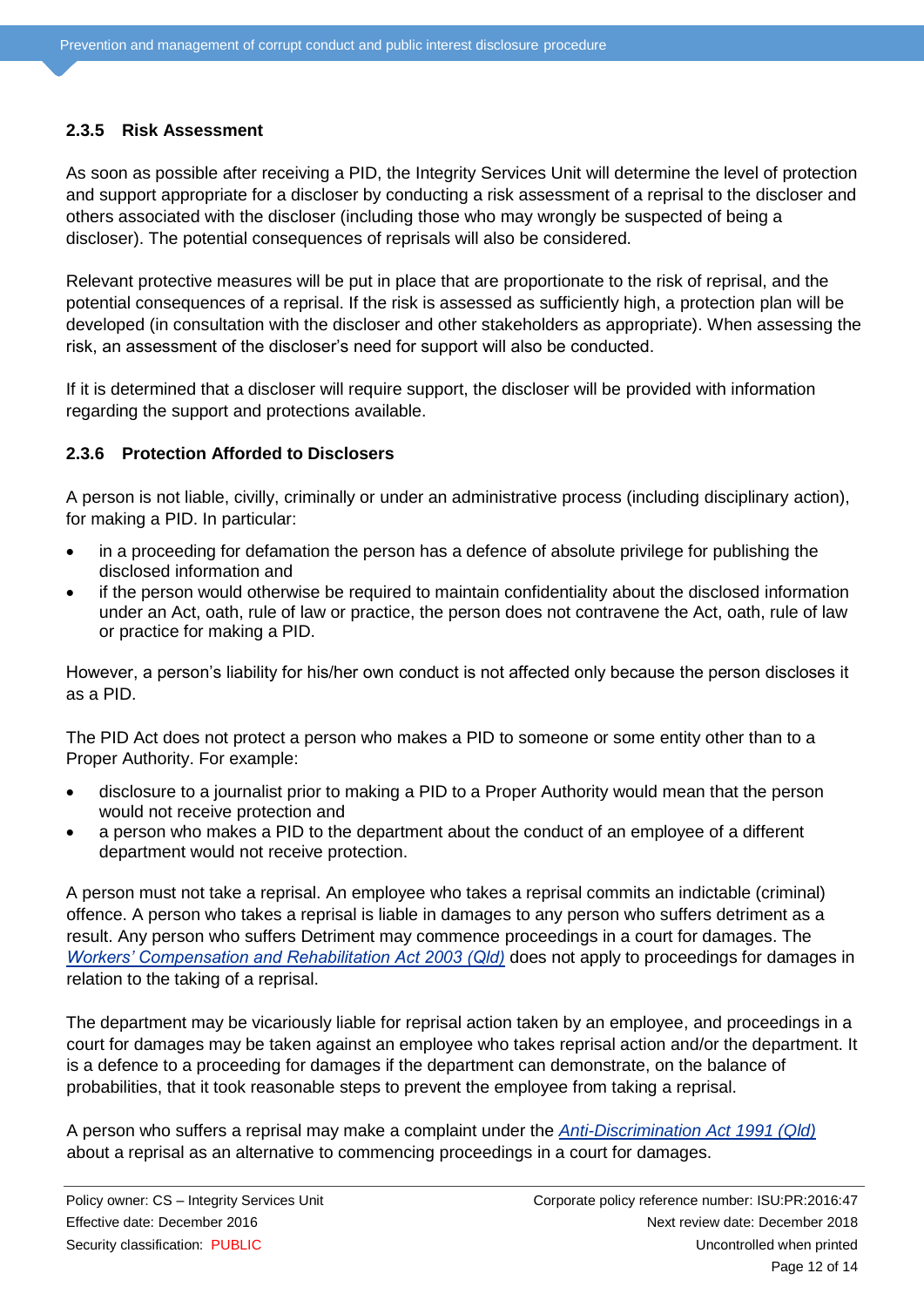Proceedings for damages or a complaint under the *Anti-Discrimination Act 1991 (Qld)* about a reprisal may be made even if a prosecution in relation to the reprisal has not been brought, or cannot be brought.

#### **2.3.7 Public Interest Disclosure Support Officer**

The department will provide support and assistance as appropriate to people who make a PID through the department's PID Support Officer who is the Executive Director, Human Resources. Any employee who has made, or wishes to make, a PID and alleges or suspects a reprisal is encouraged to contact the PID Support Officer.

#### **2.3.8 Reasonable Management Action**

Nothing in the PID Act is intended to prevent a manager from taking reasonable management action in relation to an employee who has made a PID. However, a manager may take reasonable management action in relation to an employee who has made a PID only if the manager's reasons for taking the action do not include the fact that the person has made the PID.

#### **2.3.9 Rights of employees who are the subject of a Public Interest Disclosure**

An employee, in respect of whom a complaint has been made, is entitled to:

- the presumption of innocence
- the right to advice and support
- the application of the principles of procedural fairness, including
	- **–** the provision of the particulars of the complaint/allegation
	- **–** the opportunity to be "heard" by an unbiased decision-maker.

#### **2.3.10 Support for employees who are the subject of a Public Interest Disclosure**

Employees who are the subject of a PID may seek assistance from their employee association (i.e. union, if a member) or may engage their own private legal representation. An employee may also utilise the free professional counselling services of the department's Employee Assistance Service.

The State will accept responsibility for claims against State employees who have diligently and conscientiously endeavoured to carry out their duties pursuant to section 26C of the *Public Service Act 2008*. Refer to the Human Resources Directorate for further information.

#### **2.3.11 Confidentiality**

An employee who gains confidential information because he or she receives a PID or is involved in dealing with a PID must not make a record of the information, or intentionally or recklessly disclose the information to anyone, other than:

- for the PID Act
- to discharge a function under another Act including, for example, to investigate something disclosed by a PID
- for a proceeding in a court or tribunal
- if the person to whom the confidential information relates consents in writing to the making of the record or disclosure of the information